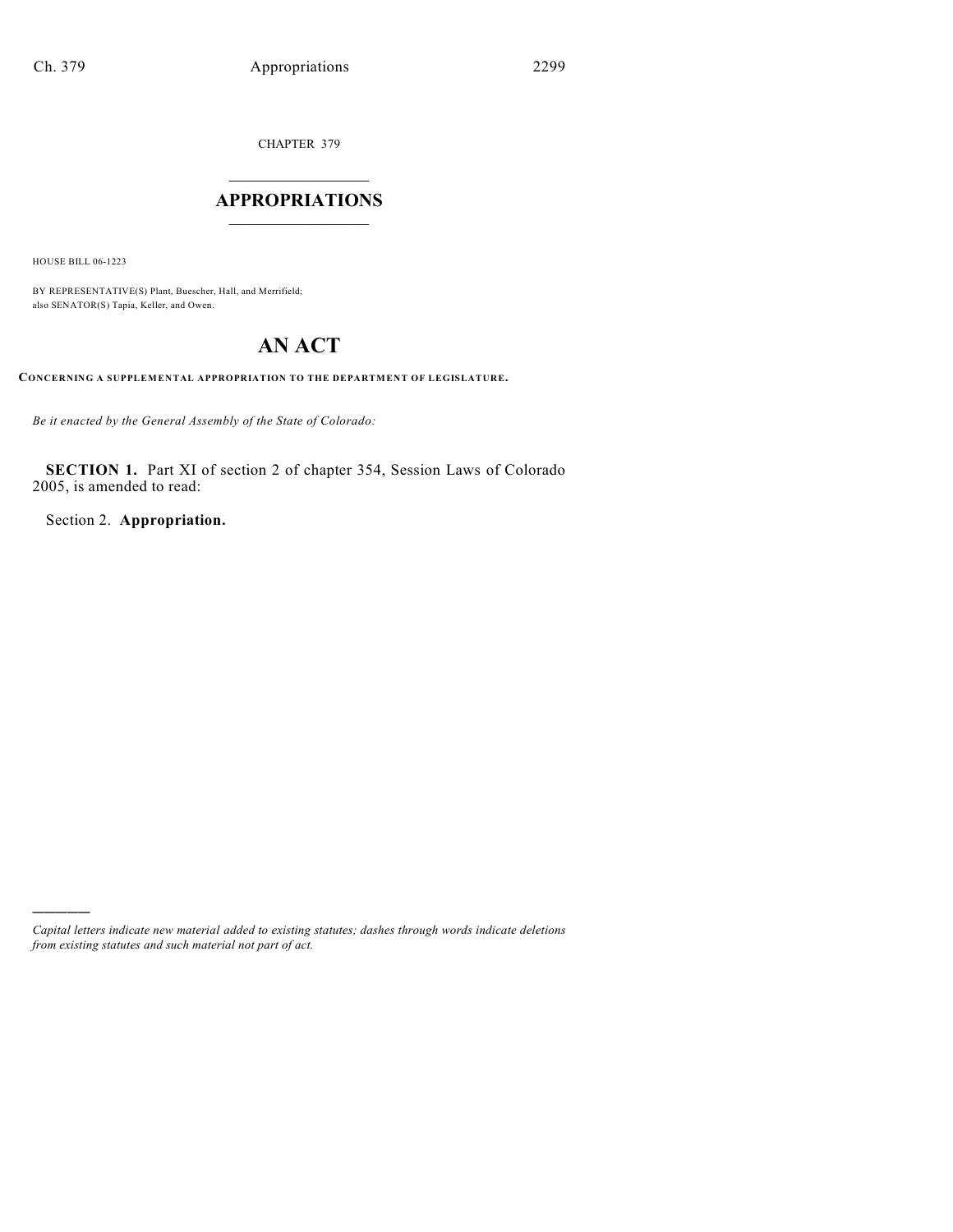### Ch. 379 Appropriations 2300

| \$              | \$           | S              | <b>EXEMPT</b><br>S | S            | <b>EXEMPT</b><br>S | \$           |
|-----------------|--------------|----------------|--------------------|--------------|--------------------|--------------|
| ITEM &          | <b>TOTAL</b> | <b>GENERAL</b> | <b>GENERAL</b>     | <b>CASH</b>  | <b>CASH</b>        | FEDERAL      |
| <b>SUBTOTAL</b> |              | <b>FUND</b>    | <b>FUND</b>        | <b>FUNDS</b> | <b>FUNDS</b>       | <b>FUNDS</b> |

#### **(1) LEGISLATIVE COUNCIL**

| $(1)$ because $(1)$ becomes $(2)$                                              |         |           |           |                  |
|--------------------------------------------------------------------------------|---------|-----------|-----------|------------------|
| Property Tax Study pursuant                                                    |         |           |           |                  |
| to Section 39-1-104 (16),                                                      |         |           |           |                  |
| C.R.S.                                                                         | 638,500 |           |           |                  |
| Cost of Living Analysis<br>pursuant to Section<br>22-54-104 (5) (c) (III) (A), |         |           |           |                  |
| C.R.S.                                                                         | 182,000 |           |           |                  |
| <b>Ballot Analysis</b>                                                         | 492,322 |           |           |                  |
|                                                                                |         | 1,312,822 | 1,130,822 | $182,000(T)^{a}$ |
|                                                                                |         |           |           |                  |

 This amount shall be transferred from the appropriation to the Department of Education for the State Share of Districts' Total Program Funding pursuant to Section <sup>a</sup> 22-54-104 (5) (c) (III) (B), C.R.S.

### **(2) GENERAL**

| ASSEMBLY                     |                   |  |
|------------------------------|-------------------|--|
| Workers' Compensation        | <del>29,677</del> |  |
|                              | 26.933            |  |
| Legal Services for 188 hours | 12.117            |  |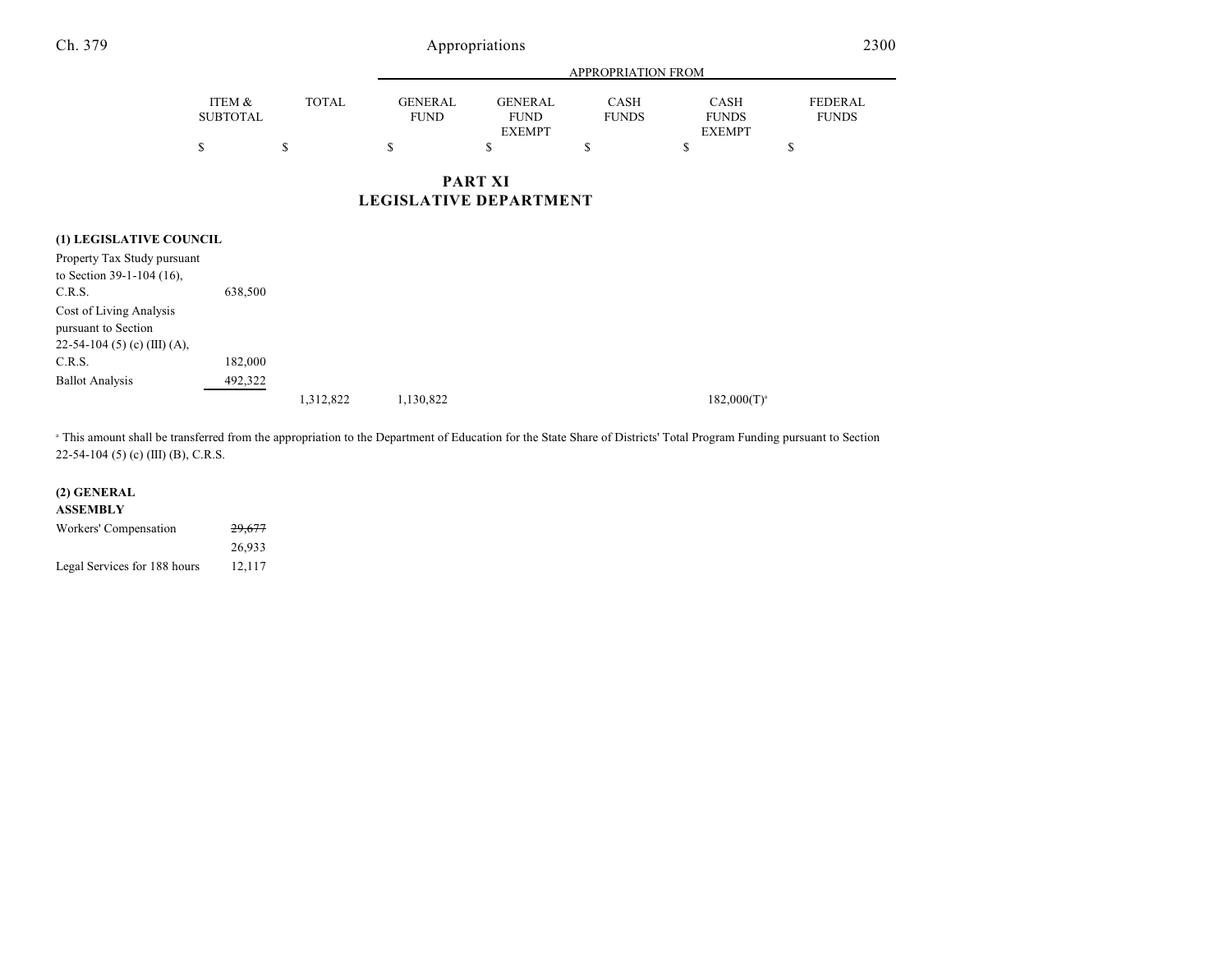| Purchase of Services from |           |             |             |  |                      |
|---------------------------|-----------|-------------|-------------|--|----------------------|
| Computer Center           | 8,165     |             |             |  |                      |
|                           | 8,749     |             |             |  |                      |
| Payment to Risk           |           |             |             |  |                      |
| Management and Property   |           |             |             |  |                      |
| Funds                     | 7,653     |             |             |  |                      |
|                           | 3,456     |             |             |  |                      |
| Capitol Complex Leased    |           |             |             |  |                      |
| Space                     | 1,195,632 |             |             |  |                      |
|                           | 1,183,046 |             |             |  |                      |
|                           |           | 1,253,244   | 1,253,244   |  |                      |
|                           |           | 1,234,301   | 1,234,301   |  |                      |
| <b>TOTALS PART XI</b>     |           |             |             |  |                      |
|                           |           |             |             |  |                      |
| (LEGISLATIVE)4,5          |           | \$2,566,066 | \$2,384,066 |  | 182,000 <sup>a</sup> |
|                           |           | \$2,547,123 | \$2,365,123 |  |                      |

 $^{\circ}$  This amount has a (T) notation.

**FOOTNOTES** -- The following statements are referenced to the numbered footnotes throughout section 2.

4 (Governor lined through this provision. See L. 2005, p. 2286.)

5 All Departments, Totals -- The General Assembly requests that copies of all reports requested in other footnotes contained in this act be delivered to the Joint Budget Committee and the majority and minority leadership in each house of the General Assembly. Each principal department of the state is requested to produce its rules in an electronic format that is suitable for public access through electronic means. Such rules in such format should be submitted to the Office of Legislative Legal Services for publishing on the Internet. It is the intent of the General Assembly that this be done within existing resources.

Ch. 379 Appropriations 2301